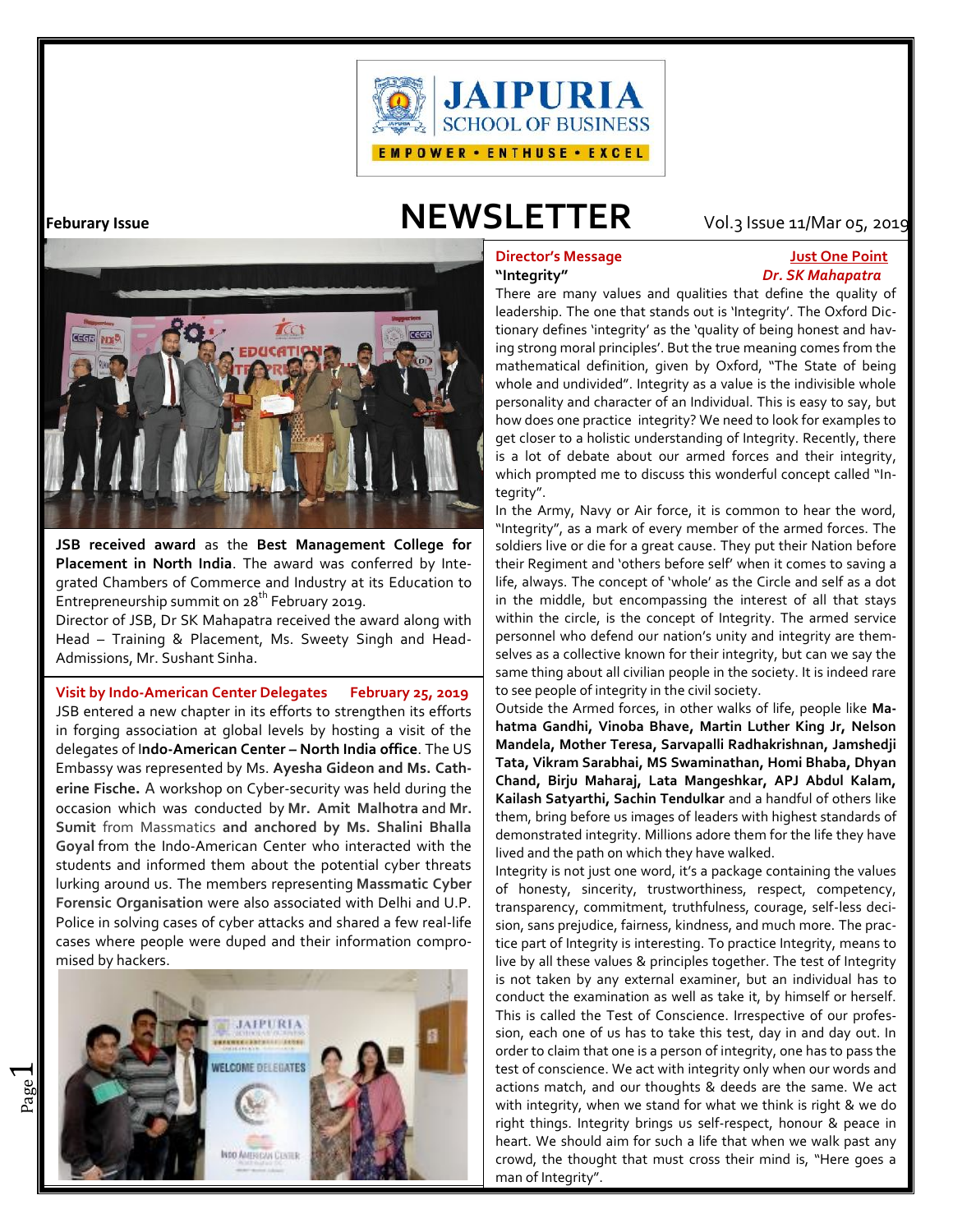The Director of JSB, **Dr SK Mahapatra** received award as **"Visionary Leader of the Year"** conferred by Integrated Chambers of Commerce & Industry at an Educational Summit held on 28<sup>th</sup> February at the IIC, New Delhi.

# Placement Readiness Enhancement February 8, 2019 **By "Winning Mantra"**

The Placement Readiness Enhancement Programme (PREP) for the students of Batch 2018-20 was kickstarted at the campus with the inaugural session on the 8th of February. The 10 session programme will be conducted by experts from The Winning Mantra with focus on helping students improve their life skills and imbibe managerial skills to face the corporate realm.

The Director, in his inaugural address, talked about the importance of grooming and urged the students to make full use of the programme to develop and improve their knowledge and skills. The inaugural session was conducted by Mr. Pramod Joshi and Mr. Arvind Kumar, co-founders of the The Winning Mantra.



## **Workshop - Immersive Learning February 26, 2019**

JSB held a session on "Immersive Learning" using simulation and gaming for its students in campus. The session was conducted by **Mr. Mohsin Memon, CEO, Chief Game Designer and TEDx Speaker** who used an application which runs on Android. The aim of the session was to develop Leadership and Management skills in the students using Gamification.

The students, through this workshop learnt how to manage resources efficiently, the importance of team management in achieving goals, involvement, proper planning and analysis of a project, performance of every individual in a project and having an open communication.



# **Industry-cum-Placement Visit February 7, 2019**

Students of JSB led by **Ms. Sweety Singh**, Head of Training and Placements visited **Gold Plus Glass Industry Limited, Roorkee Plant**. The purpose of the visit was to make students aware of the glass industry as well as to provide them an opportunity to work with Gold Plus as summer interns.

Gold Plus Glass Industry Ltd. is the first 100% Indian owned company that manufactures float glass in country and specializes in manufacturing, processing & trading of the glass. The Company has also been awarded the ISO 9001:2008 certification for its operations.

The session included an Industrial round followed by interaction with **Mr. Sunil Kumar**, HR Head and **Mr. Subhash Tyagi, Chairman,** who shared with the students some tips to excel in their career. **All the students who went for the trip were selected for summer training at the company**. The visit was very informative and fruitful**.**

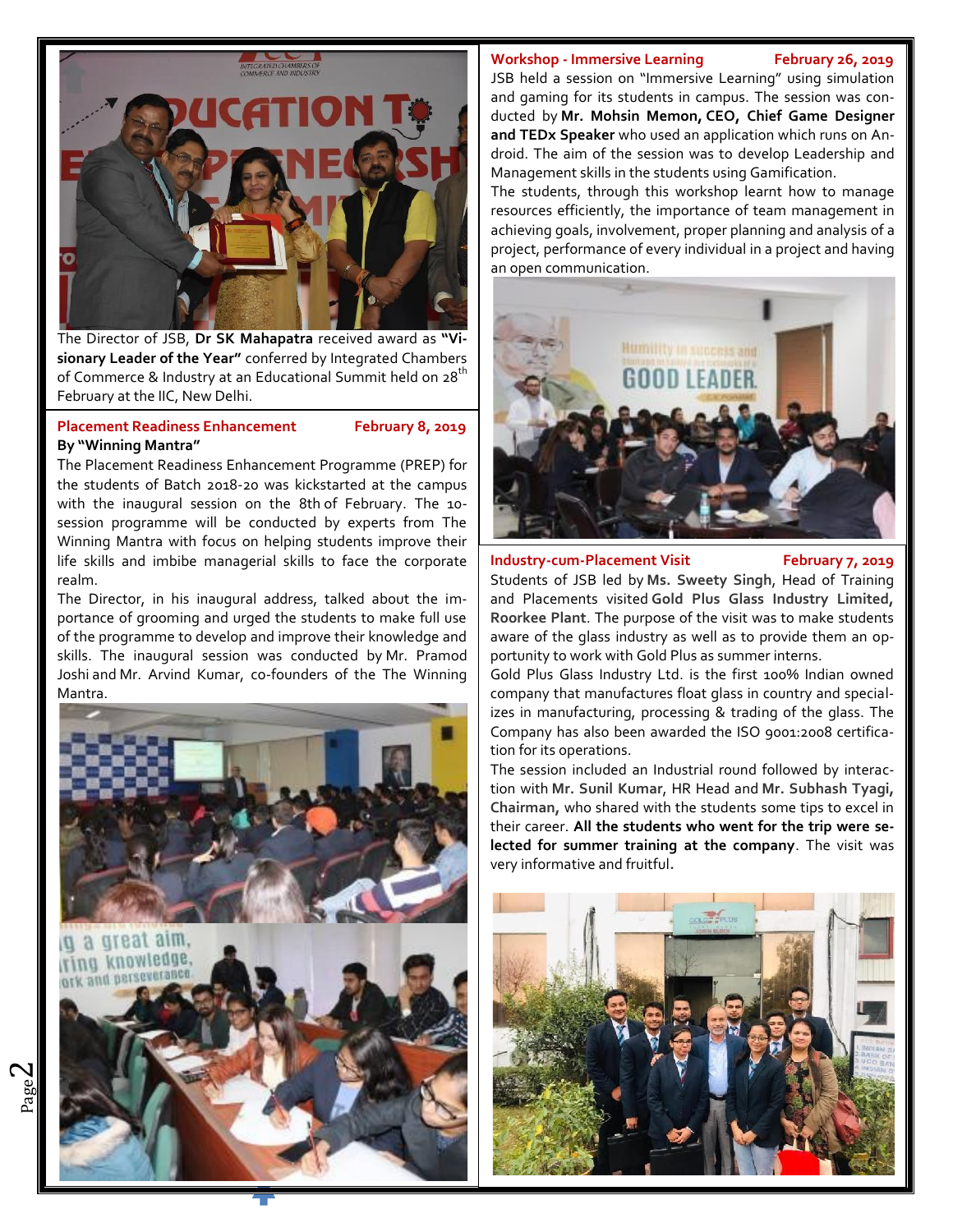### **Expert Talk February 11, 2019 Elocution Contest**

### **Elocution Contest February 18, 2019**



**Mr. Sandeep Bisht from Spark Minda**-HR, delivered a Talk on "**HR Relations**" and on topics involving KRAs, KPAs, growth opportunities, Employee Satisfaction, and work culture to the JSB students at its campus. **Mr. Bisht** is an MBA in HR and a certified trainer in training and development, has an experience of over 7 years. He talked about the disruptions and challenges being faced by the HR Industry and how one can cope up with these changes. He briefed the students about '**Spark Minda**' and explained strategies and policies of the company. He also familiarized the students with the company's recruitment process of the company.



### **Industry Visit to Spark Minda February 6, 2019**

ო

 $\frac{80}{20}$  pany. It was interesting to note that the company promotes plant and learnt about the distribution system of the com-The students at **JSB** visited **Spark Minda's Noida** Plant to see the functioning and the manufacturing process of the unit. **Spark Minda** is one of the leading manufacturers of automotive components and deals majorly in **Mechanotronics**, Electronics, and Interior Setup. The students got the opportunity to interact with **Mr. Sandeep Bisht**, from their HR and **Mr. Munendra Kumar from Marketing** who explained the manufacturing processes and the strategies followed by the company to keep the employees productive and motivated. Passion for excellence, nurturing talent, competency, respect and humility are some of the  $\|\cdot\|_{\text{max}}$ core values of the company. The students saw for themselves the manufacturing of the Original Equipment at the women empowerment and women representation in the workforce at the plant is 30%. In addition to this, the company also employs physically disabled people. The visit was indeed very informative and interesting

The students of JSB coordinated and organized an elocution competition on *How the managerial skills can be implemented and utilised for the development of the society and the nation at large* under the aegis of "Youth Speaks" at the campus. The programme was juried by Dr. SP Verma, Professor & Head-MDC and Dr. Nitin Kumar Saxena, Associate Professor, Marketing.

The objective of the event was to provide an open platform to the students where they could practise expressing their views openly and improve their articulation and non-verbal skills. The event witnessed participation in large numbers wherein students chose specific competencies to focus upon as essentials of Managerial skills. The first prize was won by Abhishek Chand while Akansha Chauhan bagged the second prize. The Director of JSB gave away the winning prizes.



#### Workshop on Econometrics February 01, 2019

The Finance department of JSB organised a one-day simulation based workshop on **'Basic Econometrics using Excel'** in the campus. The resource person of the session was **Dr Tarun Kr Soni, Consultant, Commodity Derivatives Division Department of Economic Affairs, Ministry of Finance**, New Delhi. He covered the areas on Methodology of Econometrics, Types of data, Correlation, Single Equation Linear Regression, Multiple Regression and Hypothesis Testing using Excel. Through this session, the students learnt to design Hypothesis; to extract and arrange data on Excel from various sources viz. RBI handbook of Statistics and use it for further insight; to independently calculate statistical parameters such as correlation regression and hypothesis testing on Excel; to interpret the meaning of the calculated statistical indicators and to choose a statistical method for solving practical problems.

The session was very interactive and the students gained the hands-on experience which is going to help them in research projects